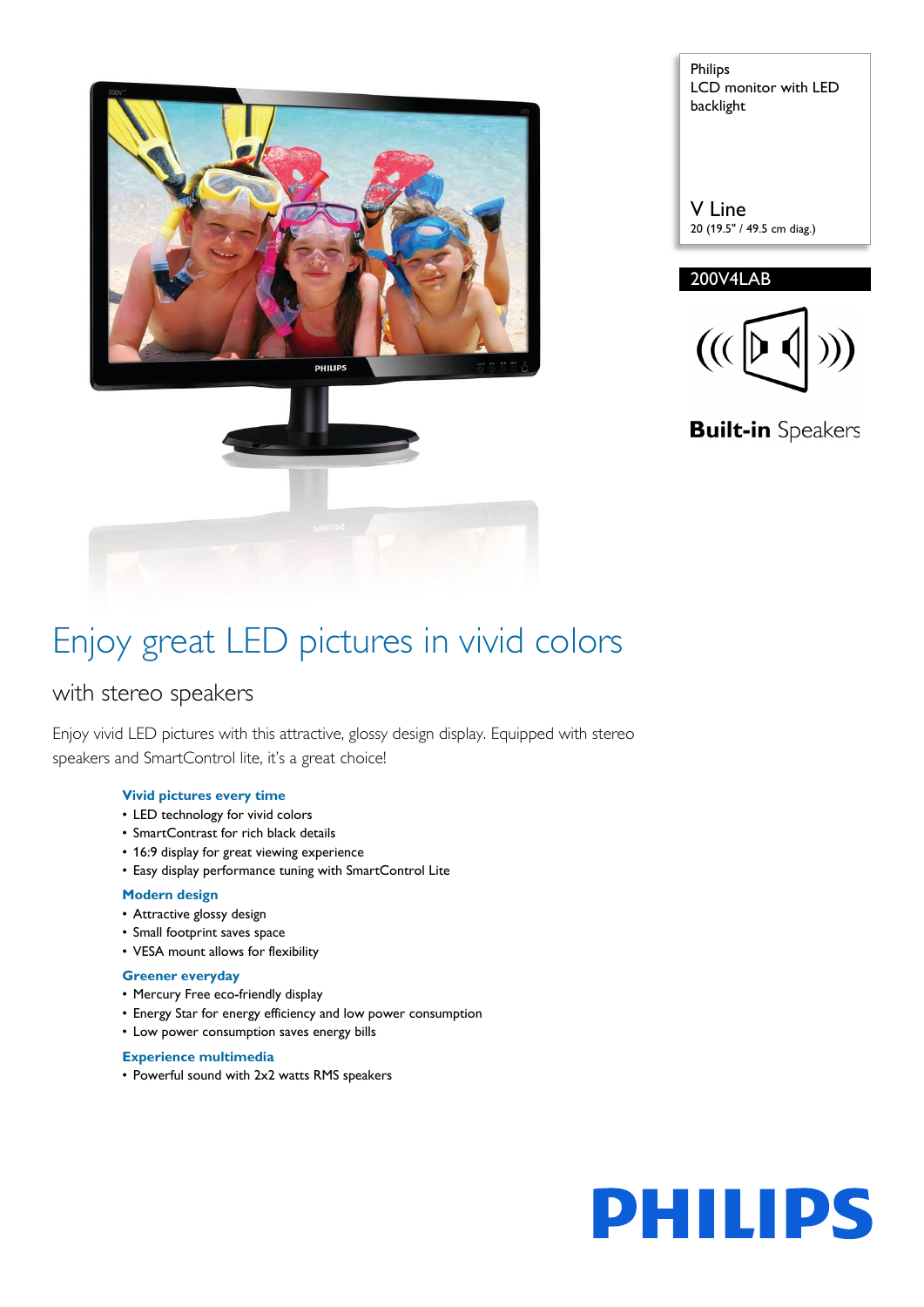### 200V4LAB/00

# **Highlights**

#### **LED technology**

White LED's are solid state devices which light up to full, consistent brightness faster saving startup time. LED's are free from mercury content which allows for eco-friendly recycling and disposal process. LED's allow for better dimming control of LCD backlight, resulting in super high contrast ratio. It also gives superior color reproduction thanks to consistent brightness across the screen.

#### **Built-in stereo speakers**

Now you can enjoy all your multimedia and social applications with stereo sound. These built in speakers not only sound great, but also helps you to get rid of external wire clutter and save valuable desktop space.

#### **SmartControl Lite**

SmartControl Lite is the next generation 3D icon based GUI monitor control software. This allows user to fine-tune most parameters of the monitor like Color, Brightness, screen

calibration, Multi-media, ID management, etc with the mouse.

#### **SmartContrast**



SmartContrast is a Philips technology that analyzes the contents you are displaying, automatically adjusting colors and controlling backlight intensity to dynamically enhance contrast for the best digital images and videos or when playing games where dark hues are displayed. When Economy mode is selected, contrast is adjusted and backlighting fine-tuned for just-right display of everyday office applications and lower power consumption.

#### **Mercury Free**

Philips monitors with LED backlighting are free of Mercury content, one of the most toxic natural substances, which affects humans and animals. This reduces the environmental impact of the display throughout its life-cycle, from manufacturing to disposal.

#### **Energy Star 5.0**

Energy Star is a US EPA sponsored energy efficiency program also adopted by many other countries. Energy Star certification ensures that you are buying a product which meets the latest power efficiency standards which operates with maximum power efficiency at all operational levels. New Philips monitors are certified for Energy Star 5.0 specifications and meet or exceed the standard. For example, in sleep mode Energy Star 5.0 requires less than 1watt power consumption, whereas Philips monitors consume less than 0.5watts. Further details can be obtained from www.energystar.gov